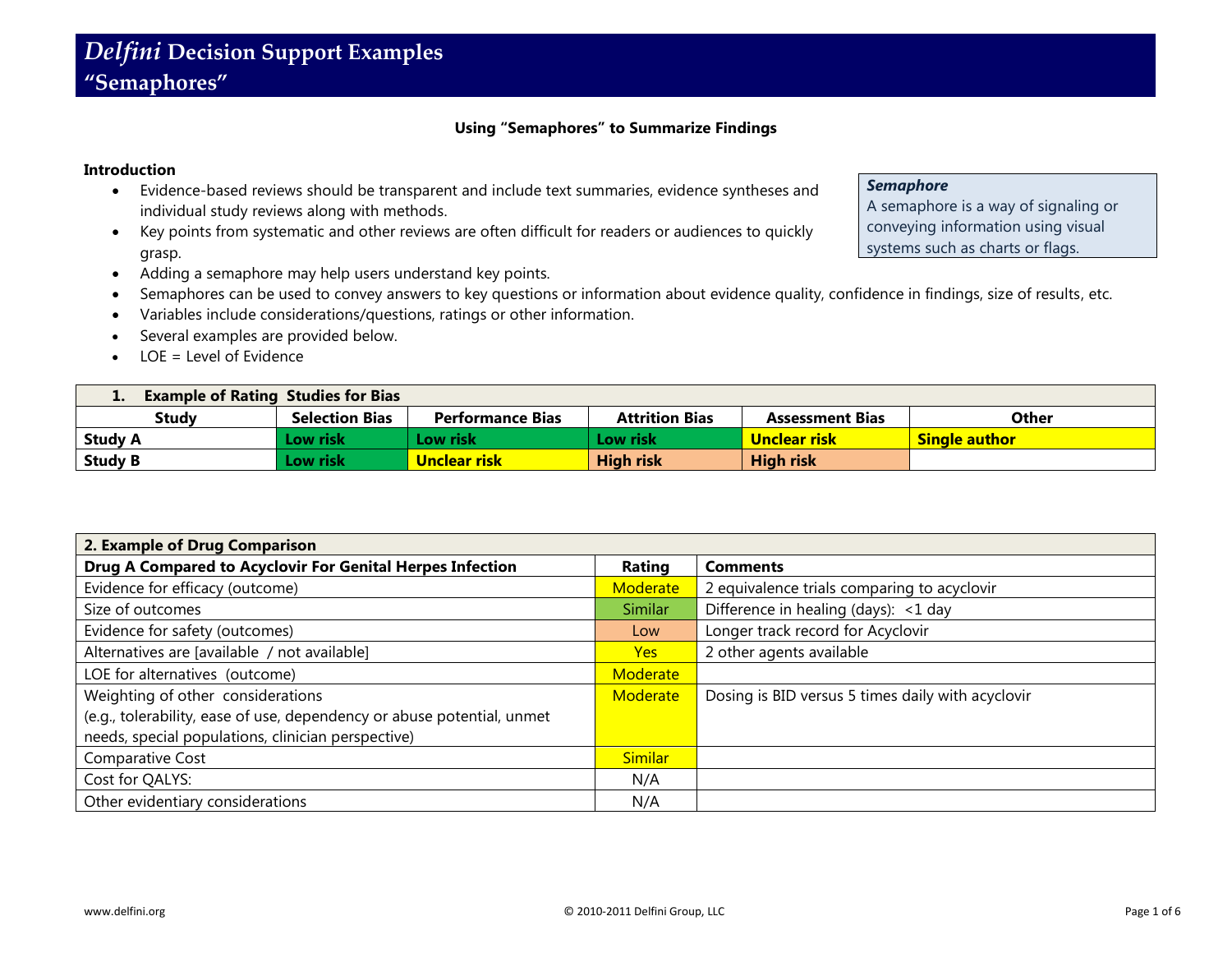# **3. Example Of Drug Comparison: Summary Of Comparative Safety Drugs V, W, X, Y, Z**

# **THE EVIDENCE IS SUGGESTIVE THAT…**

| <b>SAFETY ISSUE</b>                                                                                                          | <b>LOWER RISK</b>                                                                                                                       | <b>DIRECTION</b> | <b>HIGHER RISK</b>                                                          |
|------------------------------------------------------------------------------------------------------------------------------|-----------------------------------------------------------------------------------------------------------------------------------------|------------------|-----------------------------------------------------------------------------|
| Serious Infections In RA                                                                                                     | Drugs V, Y, Z<br>3 to 4 serious infections/100 patients treated<br>for 6 to 12 months                                                   | <                | Drug W<br>8.6 serious infections/100 patients<br>treated for 6 months       |
| Tuberculosis                                                                                                                 | Drug Y<br>0.4 TB cases/1000 pt-years.                                                                                                   |                  | Drugs V and Z                                                               |
| Infections (OIs) in Studied Populations                                                                                      | Drug Y<br>$0.07$ OIs/1000 pt-years                                                                                                      | ≺                | Drug V<br>Drug Z<br>0.61 OIs /1000<br>2.9 OIs /1000<br>pt-years<br>pt-years |
| Lymphoma in Studied Populations                                                                                              | Drug Y<br>0.07 lymphomas/1000 pt-years                                                                                                  | <                | Drug V or Z<br>0.62 to 2.91lymphomas/1000 pt-<br>years                      |
| Withdrawals and Withdrawals due to Adverse Events<br>in RA                                                                   | Drug V Odds Ratio (95% CI 0.32 to 0.78)<br>Drug Y Odds Ratio 0.63 (95% CI 0.41 to 0.950)<br>Drug X Odds Ratio 0.55 (95% CI 0.30 to 0.99 |                  | Drug Z                                                                      |
| Absolute risk estimates for withdrawals not provided<br>because of inconsistent results from RCTs and<br>observational data. |                                                                                                                                         |                  |                                                                             |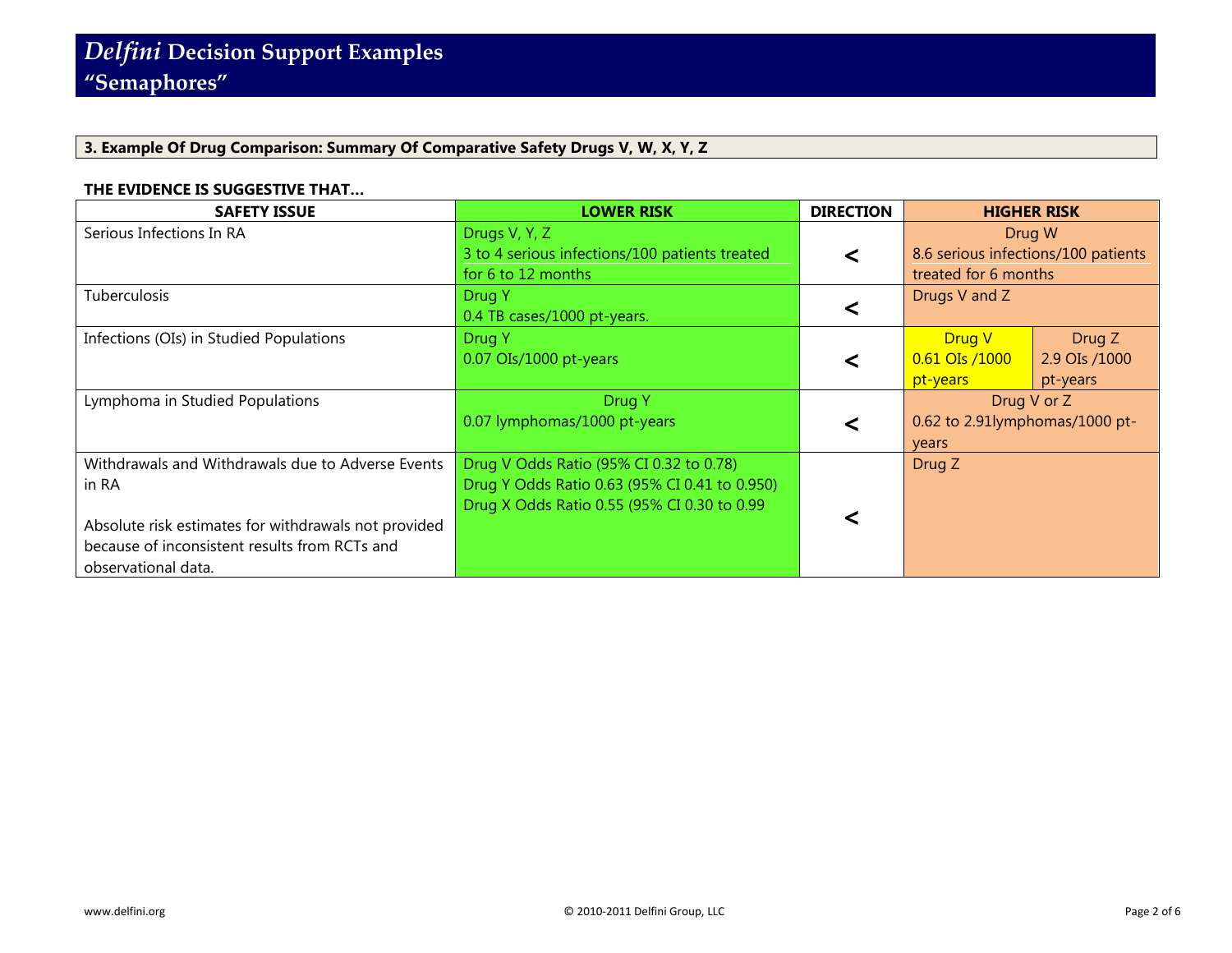# *Delfini* **Decision Support Examples "Semaphores"**

**4. Magnetic Resonance Imaging (MRI) for Diagnosis and Treatment of Women at High Risk For or With a Personal History of Breast Cancer**

**Delfini Conclusions Summary by Considerations (Based on Delfini Systematic Review: available** [http://www.hta.hca.wa.gov/breast.html\)](http://www.hta.hca.wa.gov/breast.html)

| <b>Values Key:</b>                                                         | <b>Considerations</b>                            | <b>Project Key Questions</b>                                   |  |  |
|----------------------------------------------------------------------------|--------------------------------------------------|----------------------------------------------------------------|--|--|
| <b>Positive or Use</b><br>$\ddot{}$                                        | <b>Alternatives</b>                              | For women at risk of breast cancer based on                    |  |  |
| <b>Medium Strength to Borderline Uncertainty</b><br>-?                     | Including evidence quality, effectiveness,       | presentation of with an abnormal mammogram;                    |  |  |
| <b>Negative or Avoid</b>                                                   | safety, cost, QALY assessment                    | palpable breast abnormality; or relevant demographic           |  |  |
|                                                                            |                                                  | and clinical risk factors:                                     |  |  |
| <b>Criteria Key &amp; Notes</b>                                            | <b>Patient Perspective</b>                       | What is the evidence that breast MRI has the<br>1 <sup>1</sup> |  |  |
| <b>Evidence Quality: Therapies [Diagnostics]</b>                           | • benefits                                       | ability to diagnose or exclude breast cancer in                |  |  |
| + Low-risk of bias RCT data [low-risk of bias observational studies        | • harms and risks                                | women at high risk compared to current tests                   |  |  |
| meeting critical appraisal criteria for diagnostic testing]                | • costs                                          | including mammography?                                         |  |  |
| ? Med/borderline-risk of bias RCT data; all-or-none observations           | · uncertainties                                  | a. Describe sensitivity, specificity, and                      |  |  |
| with low-risk of confounding [med/borderline-risk of bias                  | • applicability                                  | other key test characteristics                                 |  |  |
| observational studies meeting critical appraisal criteria for diagnostic   | satisfaction                                     | What is the evidence that breast MRI improves<br>2.            |  |  |
| testing]                                                                   | · clinical considerations (eg tolerability, ease | health outcomes for patients with suspected or                 |  |  |
| - RCT data at high-risk of bias, observational studies, opinion [high      | of use, dependency, abuse potential)             | diagnosed breast cancer? Including                             |  |  |
| risk of bias observational studies OR observational studies not            | · unmet needs, special populations               | consideration of:                                              |  |  |
| meeting critical appraisal criteria for diagnostic testing]                |                                                  | a. reduced need for other tests                                |  |  |
|                                                                            | <b>Other Considerations: Examples</b>            | more accurate diagnosis<br>b.                                  |  |  |
| <b>Clinical Significance (with consideration of size of outcomes)</b>      | · accreditation issues                           | change in treatment plan<br>C.                                 |  |  |
| + Morbidity, mortality, symptom relief, emotional/physical                 | clinician perspective                            | reduced mortality and morbidity<br>d.                          |  |  |
| functioning, health-related quality of life                                | community standards                              | What is the evidence of the safety of breast MRI<br>3.         |  |  |
| ? Intermediate outcomes with proof of direct causal chain to               | ethical considerations                           | in this population?                                            |  |  |
| clinically meaningful outcomes                                             | · liability and risk management issues           | What is the evidence that breast MRI has<br>4.                 |  |  |
| - Intermediate outcomes without proof of direct causal chain or            | · marketing                                      | differential efficacy or safety issues in                      |  |  |
| other outcomes                                                             | · media or press issues                          | subpopulations? Including consideration of:                    |  |  |
|                                                                            | · medical community impacts                      | a. Age, breast tissue characteristics;                         |  |  |
| <b>Size of the Outcomes</b>                                                | · medical-legal<br>public relations              | breast implants<br>Other patient characteristics or<br>b.      |  |  |
| Sufficient size is a judgment depending on context and outcome.            | • purchasing issues                              | evidence of appropriate patient                                |  |  |
| Review confidence intervals. No difference may reflect a power             | · regulatory                                     | selection criteria                                             |  |  |
| issue.                                                                     | · research realities (eg likelihood that no      | Type of scanning machine and<br>C.                             |  |  |
|                                                                            | evidence will be able to answer clinical         | software, reader training, and other                           |  |  |
| <b>Safety</b>                                                              | questions etc.)                                  | operational factors                                            |  |  |
| NNH is a judgment depending on the harm.<br>+ Sufficient to determine safe | utilization (eg impacts of provider change       | Provider type, setting or other<br>d.                          |  |  |
| - Borderline or insufficient to determine safe or determined not safe      | including demand do you have the                 | provider characteristics                                       |  |  |
|                                                                            | capacity to support this change impact of        | Health care system type, including<br>e.                       |  |  |
| <b>Cost Analysis</b>                                                       | substitution etc.)                               | worker's compensation, Medicaid,                               |  |  |
| + Low-risk of bias plus reasonable assumptions                             | overall impact on the health care                | state employees                                                |  |  |
| ? Medium/borderline risk of bias and/or questionable assumptions           | organization or entity                           | What is the evidence about the cost<br>5.                      |  |  |
| - High risk of bias or questionable or poor assumptions                    |                                                  | implications and cost effectiveness of breast                  |  |  |
|                                                                            |                                                  | MRI?                                                           |  |  |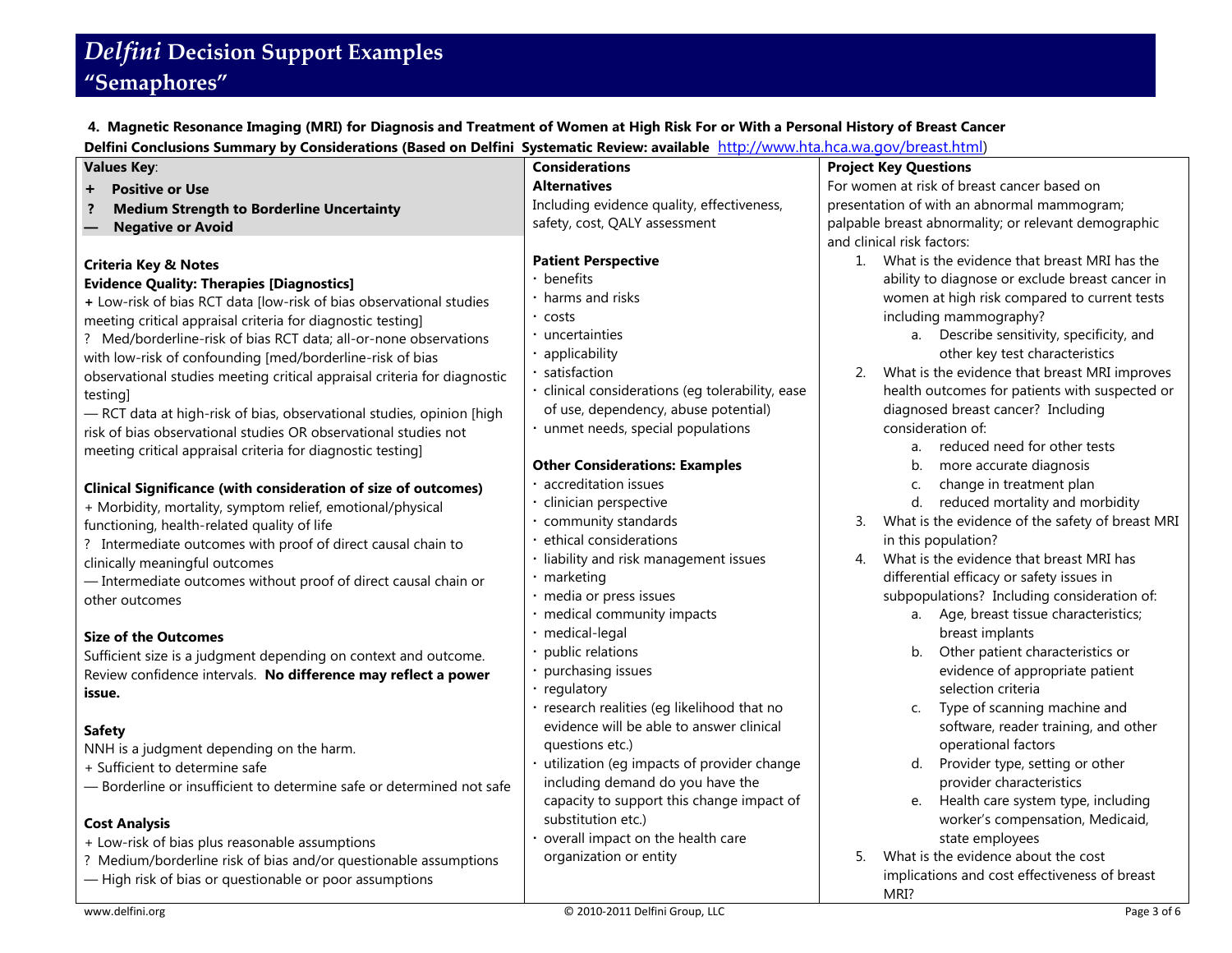| <b>Criteria, Considerations,</b><br><b>Comparisons &amp; Examples to</b><br><b>Inform Decisions &amp; Judgments</b>                          | <b>Questions: What is the level</b><br>of confidence that | <b>Outcome</b>                                                                                                                   | Level of<br>Confidence | Other<br><b>Considerations</b><br>(eg, clinical<br>significance) | Your<br>Judgment<br>"Worksheet" |
|----------------------------------------------------------------------------------------------------------------------------------------------|-----------------------------------------------------------|----------------------------------------------------------------------------------------------------------------------------------|------------------------|------------------------------------------------------------------|---------------------------------|
| Likelihood of Outcomes                                                                                                                       | $\mathbf{1}$ .<br>these outcomes will be                  | Increased detection of breast cancer                                                                                             | <b>HIGH</b>            |                                                                  |                                 |
| (See above for considerations for                                                                                                            | achieved, realized or                                     | Decreased need for other tests                                                                                                   | <b>LOW</b>             |                                                                  |                                 |
| Clinical Significance)                                                                                                                       | experienced?                                              | Changes in treatment plans (e.g., wider<br>excisions, more mastectomies, unnecessary<br>mastectomies)                            | <b>HIGH</b>            |                                                                  |                                 |
|                                                                                                                                              |                                                           | Decreased re-excision rates                                                                                                      | <b>LOW</b>             |                                                                  |                                 |
|                                                                                                                                              |                                                           | Decreased recurrence rates                                                                                                       | <b>LOW</b>             |                                                                  |                                 |
|                                                                                                                                              |                                                           | Decreased mortality                                                                                                              | <b>LOW</b>             |                                                                  |                                 |
| Size of the Outcomes                                                                                                                         | the estimate is likely to be<br>2.<br>correct?            | 2-5 additional cancers detected/100 MRIs, but<br>with uncertain benefit in mortality, potential for<br>risk and increase in cost | <b>HIGH</b>            |                                                                  |                                 |
| Size of the Outcomes                                                                                                                         | the estimate is likely to be<br>3.<br>correct?            | Up to 11 additional benign biopsies/100 MRIs                                                                                     | <b>MEDIUM</b>          |                                                                  |                                 |
| Safety                                                                                                                                       | the estimate is correct?<br>4.                            | No increase in meaningful adverse<br>psychological outcomes                                                                      | <b>MEDIUM</b>          |                                                                  |                                 |
|                                                                                                                                              |                                                           | No increase in adverse outcomes from<br>radiation                                                                                | <b>HIGH</b>            |                                                                  |                                 |
| Cost                                                                                                                                         | the estimate is correct?<br>5.                            | Increased cost of technology: MRI 10 times the<br>cost of mammography                                                            | <b>HIGH</b>            |                                                                  |                                 |
| QALY: Evidence Quality for<br>Mortality and Methods Overall<br>[Possibly reasonable QALY<br>judgment: +<\$50K, ? \$50-150k,<br>$-$ > \$150K] | <b>6.</b> the estimate is correct?                        | Cost per QALYs saved: ~\$30,000 to ~\$310,000<br>depending upon risk and assumptions                                             | <b>LOW</b>             |                                                                  |                                 |
| <b>Alternatives Available</b>                                                                                                                | the information about<br>7.<br>alternatives is correct?   | Mammography: lower sensitivity, but fewer<br>false positive biopsies                                                             | <b>HIGH</b>            |                                                                  |                                 |

| Patient Perspective               | ). MRI is preferred. If goal is assurance that benefits outweigh harms. MRI is not preferred.<br>s increased.<br>l detection.<br>ut doa'i |
|-----------------------------------|-------------------------------------------------------------------------------------------------------------------------------------------|
| Conclusions Regarding Net Benefit | There is no $L$<br>∩ proof of net benefit, and there is potential harm.                                                                   |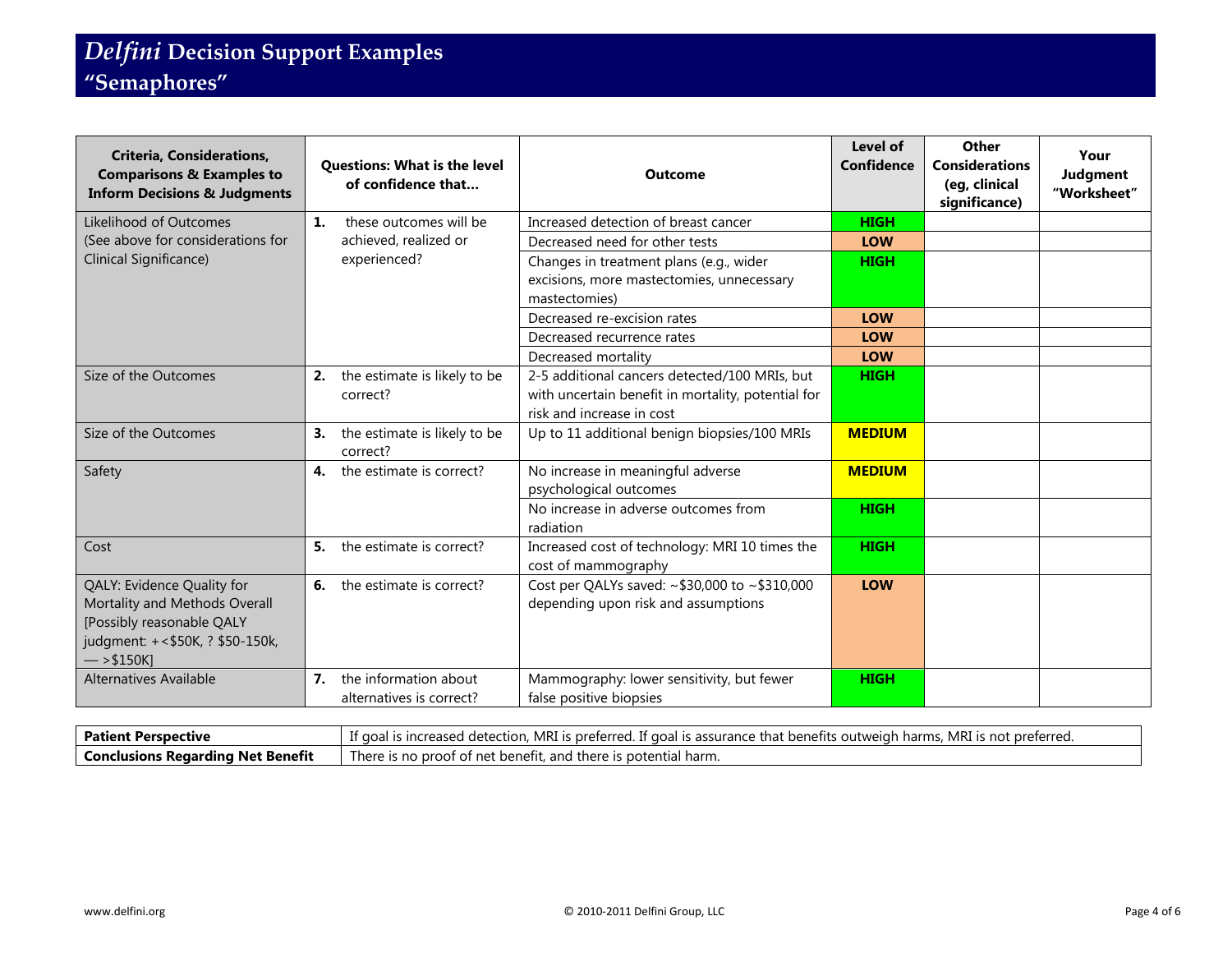### **Other Evidentiary Considerations**

- **1.** Intervention or technology is considered to be safe or has low likelihood of harm or the adverse effects are acceptable. The intervention or technology is unlikely to result in other unacceptable untoward effects or unacceptable unintended consequences and is of acceptable cost (e.g., dietary change). [ ] Meets criteria
- **2.** No other effective treatments or technologies exist, and adverse clinical outcomes are likely if the condition is not treated.
	- [ ] Meets criteria
- **3.** Other related interventions or technologies already in use also have insufficient evidence, and there may be advantages for intervention or technology over alternatives. Caution is urged if assuming "class effect." The criteria for concluding the existence of "class effect" are controversial. [ ] Meets criteria
- 4. Well-designed studies are unlikely (e.g., condition or disease is rare, topic does not lend itself to valid study design or execution and adverse clinical outcomes are likely if the

condition is not treated.)

[x] Meets criteria

**5.** There is sufficient evidence of effectiveness and safety in other populations to suggest net clinical benefit in this population.

[x] Meets criteria